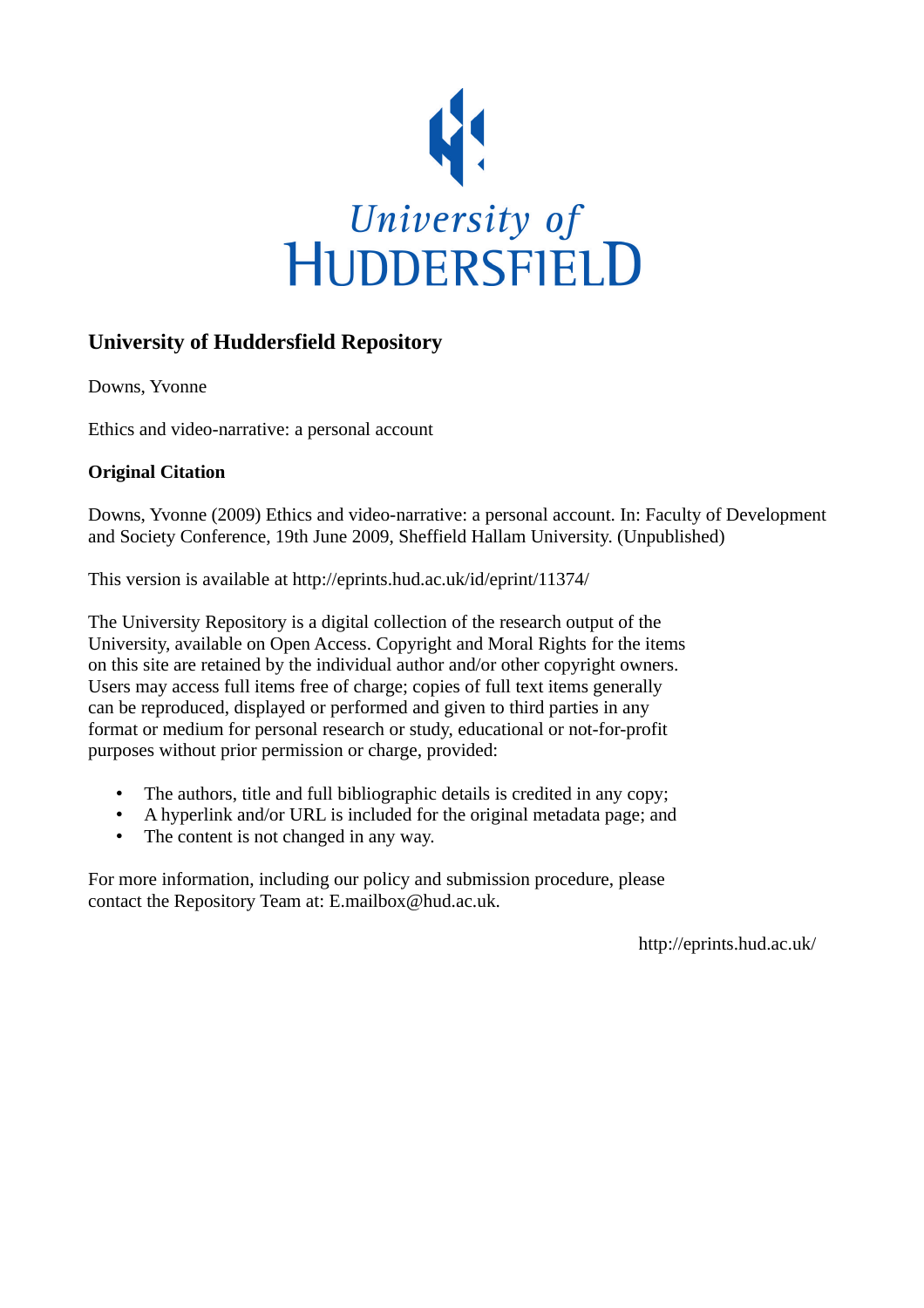Ethics and Video-narratives. A Personal Account

#### Yvonne Downs

The focus of this presentation is a consideration of some of the ethical issues that arise when using video-narratives both as a means to promote reflexivity and for presentation of the emerging academic self. In this way I aim to complement and contribute to discussions of the theoretical and methodological challenges addressed in other symposium papers. Using some of my own video-narrative that was produced during the project, I frame my discussion as a series of ethical questions driven by deontological and consequentialist concerns. These questions arise out of the presentation of an embodied self and engage with debates around notions of reflexivity, voice and the self, specifically as they pertain to auto/biographical productions. Such debates cross disciplinary borders, which in turn mirrors the interdisciplinary nature of the project itself. The common thread is a feminist concern with issues of power and my own desire to continue to work with/in this medium.

### **Introduction**

I am focusing here on some of the ethical issues that arise when using video narrative both as a means to promote reflexivity and for the presentation of the emergent academic self. I frame my discussion as a series of questions, rooted and embedded in my own video-narrative produced during an all-day workshop held as part of the Higher Education Academy funded project under discussion today. More specifically, these questions suggested themselves to me as I worked with and on the continuous narrative I put together during the workshop to create a series of 'movie' clips for my blog (http://phoenixrising-mindingthegaps.blogspot.com)<sup>1</sup>. What you will see today is a four minute clip taken from almost twenty minutes worth of recording. [1]

Before I proceed I want to emphasise that I do not intend my presentation to be read, seen and heard as an individualised, free-floating, isolated account. It is perhaps because I am doing life-history research that I am always at pains to set my offerings in context (Goodson and Sikes 2001). Yes, I highlight ethical concerns but only inasmuch as they complement, contribute to and engage with the theoretical and methodological challenges addressed in the other symposium papers. Producing individual papers, rather than one co-authored offering, is not synonymous with working in isolation. Yes, I was working alone with my particular video-narrative when these questions suggested themselves to me. But before this I had spent a day working intensively with other participants in the project, in the production of the

 $\overline{a}$ 

<sup>&</sup>lt;sup>1</sup> For the moment I have restricted access to my blog. However, the questions I ask later in the paper still have general relevance that does not rely on attachment to any specific production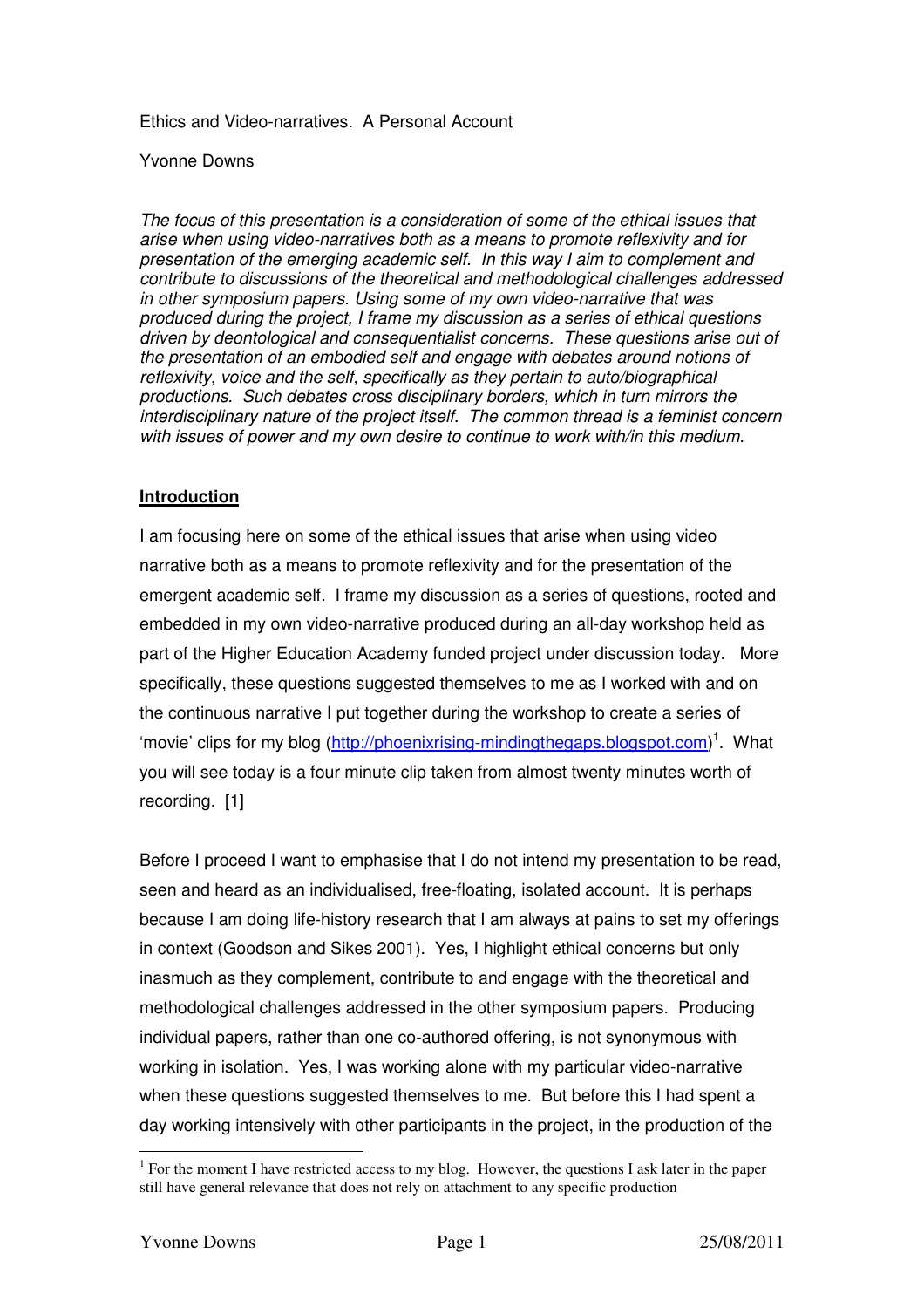videos and in informal and guided discussion of the issues that arose as part of that process. I had also spent around two hours with Carol Taylor, the lead researcher on the project, reflecting on my participation shortly after the all-day workshop. The questions I ask today are therefore steeped in and saturated with these encounters. Moreover, my interest in ethical issues as they pertain to narrative and specifically life-history research, is a long-standing one (Downs 2009) and this too informed my consideration of ethics in relation to video-narratives. [2]

I am structuring my presentation as follows. Firstly I will give some contextual background to both the movie clip I am showing today and to the nature of the ethical questions that came up for me whilst I was working to produce it. Secondly I will present the questions prior to showing the clip of video-narrative I produced. Then I will show the video before finally returning to the questions in discussion with the audience. The structure I have chosen has been largely influenced by the parameters of this particular setting and I acknowledge it too will be influential in shaping what is said. [3]

### **1. Contextualising the movie clip**

My purpose in dividing my video-narrative into shorter 'movies' was to use some or all of these on my blog because during the workshop I realised that here was an opportunity of approaching the stated aims of my blog from a new angle. The reason I started my blog in the first place is connected to my research philosophy; to do feminist research with an ethical aim, a moral purpose and a reflexive impetus. I address the latter of these imperatives in a number of ways, such keeping a reflective journal, writing poetry, making a patchwork quilt and email correspondence with my supervisor and other PhD students. My blog is part of this reflexive impetus and is intended, as a means of 'recording parts of my research journey other methods cannot reach'. To quote what I have posted (Downs 2008, unpaginated), I intended it to be firstly 'a window on what I am willing to share/make public and what I want to keep private', secondly a way to 'trouble the academic habit of presenting a clever front' and thirdly a test of my willingness to 'ramble publicly'. My aims thus connect with debates around notions of reflexivity, voice and the self, principally as they pertain to auto/biographical productions and, specifically, those auto/biographical productions connected to presentation of the emergent academic self. [4]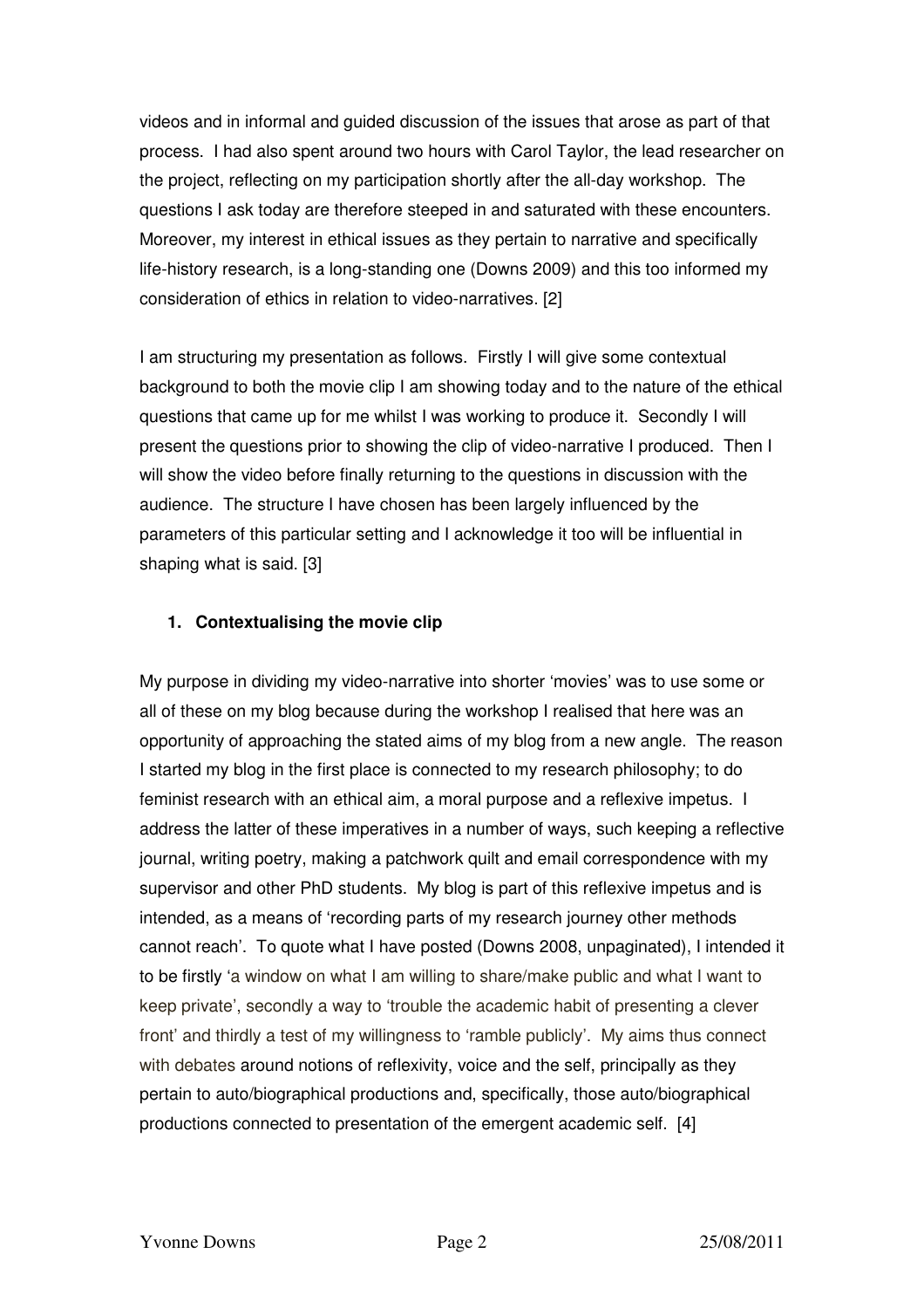Currently I have posted only one of the four movie clips I made. The absence of the others is due to issues of 'internal confidentiality' (Tolich 2004). That is, I refer to people I do not name but who would nevertheless be recognisable within certain circles. I thus have not yet resolved the conflicts and tensions between and within the various aspects of my research philosophy, specifically here between my commitment to reflexivity and to my ethical aims. Thus the questions that came up for me as I worked with my video-narrative were inflected by my work with my blog. It is for this reason that I am showing the movie clip 'in context', that is located within my blog rather than as a free-standing entity. As Pink (2007) reminds us, the visual cannot be divorced from other elements of culture and, furthermore, cultural artefacts and productions are also representations of social practices and experiences. [5]

Such a view is consistent with my understanding of life history research but, nevertheless, I am aware that the 'self' I am presenting to you now is different to the one that would have been made known (revealed? created?) had the movie been shown out of context. This in itself is part of a wider ethical question which I will return to below. [6]

### **2. Contextualising the questions**

I must emphasise that, as well as being influenced by the context of my blog, the questions I am asking are also shaped by the ethical framework I have chosen, a framework constructed out of concerns that are deontological and consequentialist in nature. In other words the focus is on whether what is done or said does any immediate or lasting harm. A different ethical framework, for example one that was concerned with virtue ethics and notions of 'doing good' may well have yielded different questions. Another significant factor here is that I make claims to be a feminist researcher. Whilst this is both a contested and complex claim to make, for the purposes of this paper it is to be understood as a concern with issues of (specifically but not exclusively) gendered power in research. In this paper and within the ethical framework I have chosen these concerns are translated into broad questions of 'what are we doing when we generate accounts of experience, and what is it that we can responsibly do with those accounts?' (Davies and Davies 2007:1140) [7]

I am presenting the questions as interpolations of some of the arguments forwarded by Bev Skeggs (2002) in her critique of the telling of the 'reflexive self'. This is a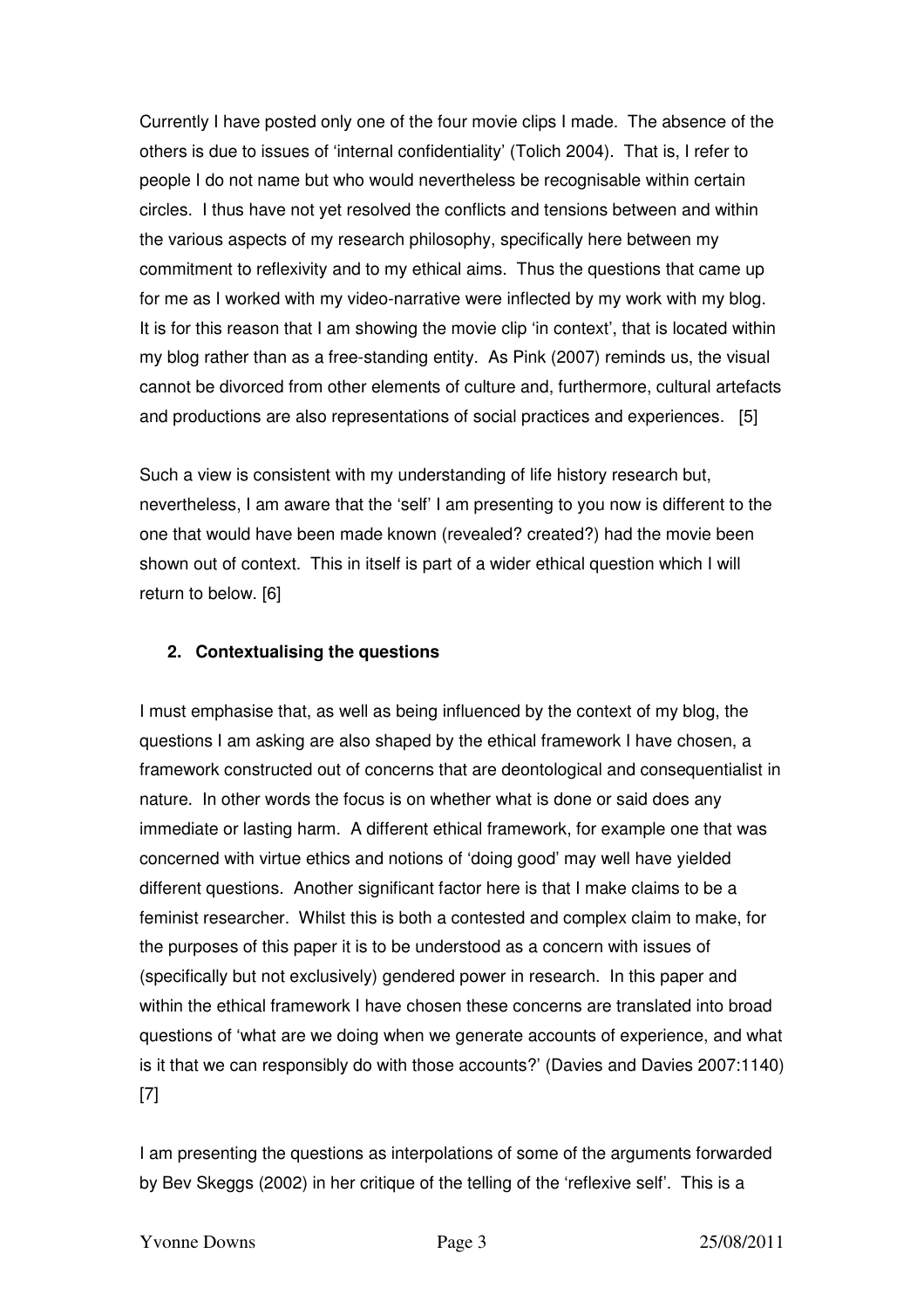useful heuristic device here because Skeggs' arguments concentrate not only on notions of reflexivity itself, but also on the ways it might be achieved, the uses to which it might be put in storying and stories of our 'selves' and the ethical implications of this. She thus works at the interface of reflexivity, narrative and ethics without conflating the three so her arguments enable me to cover a lot of ground without the need for lengthy explication. [8]

These issues I isolate here are those I often turn to in my life history research and am re-considering now in the light of having produced a visible, 'text in motion' (Davies and Davies 2007:1157). The questions are intended to be provocative and, because of the time constraints involved, designed to elicit discussion and engage the audience. Thus they are in no way intended to be prescriptive or comprehensive or to proscribe the ensuing discussion. Despite my presenting this section in table form, this is for ease of reading (I tried several formats) rather than to create boundaries or to impose a structure. This paper is but part of my ongoing engagement with these issues rather than a resolution of them. Hence there are no conclusions to this paper. It is performative rather than a performance, and, without forewarning you or obtaining your consent, I have envisaged a more active role for you as audience than is perhaps usual. The role of the audience is thus one of the questions also considered below. [9]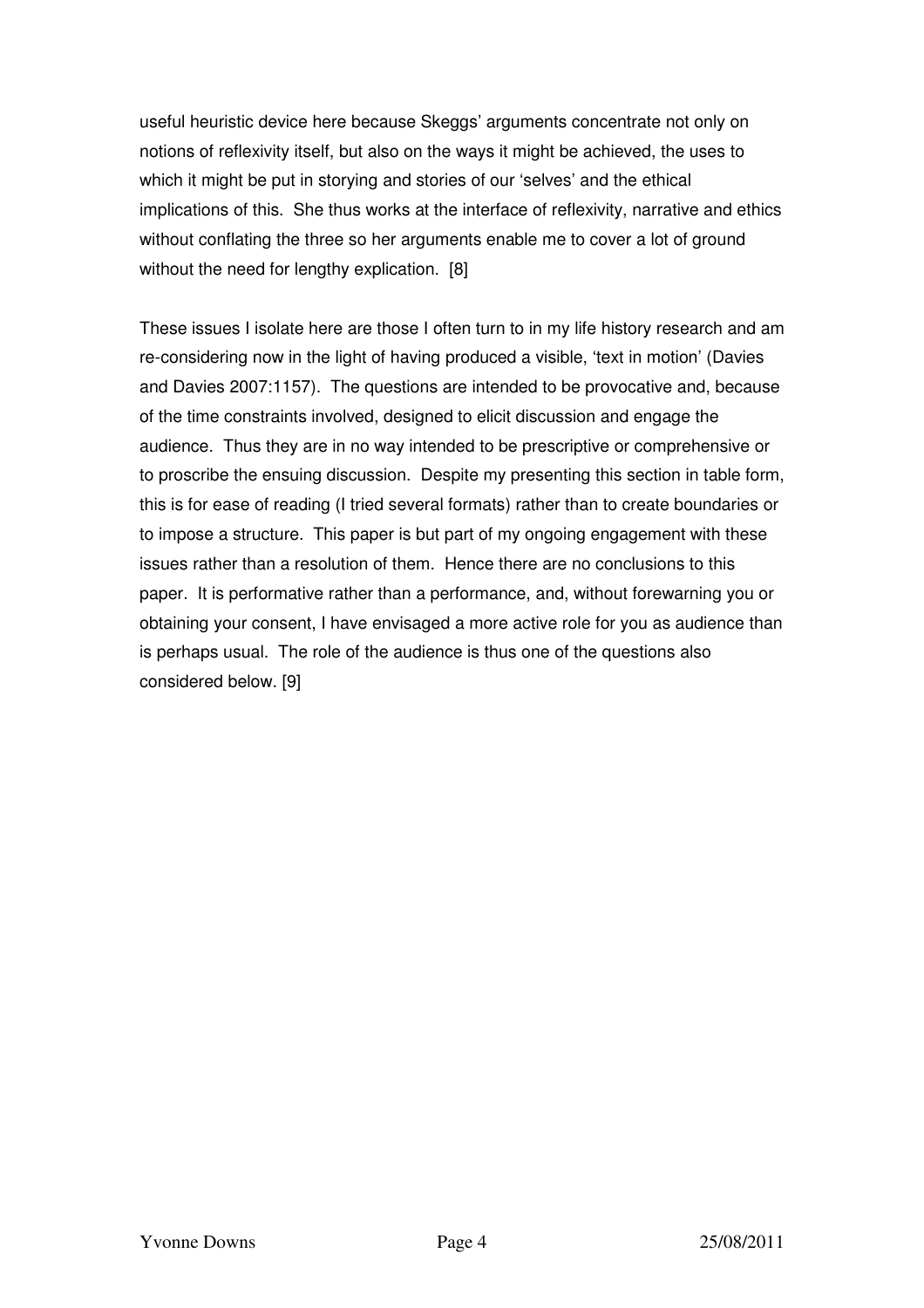# **3. Questions of Ethics/Ethical Questions?**

| <b>Skeggs (2002)</b>                                                                                                                                                                                                                                                       | <b>Questions</b>                                                                                                    |
|----------------------------------------------------------------------------------------------------------------------------------------------------------------------------------------------------------------------------------------------------------------------------|---------------------------------------------------------------------------------------------------------------------|
| 'The telling of personal stories operates as a                                                                                                                                                                                                                             | What are the seductions in operation here?                                                                          |
| form of rhetoric whereby we become<br>seduced by the confession, the immediacy of<br>the experience of being there and the                                                                                                                                                 | How were they achieved?                                                                                             |
| personal information.' (p364)                                                                                                                                                                                                                                              | What purposes might such seductions<br>serve?                                                                       |
| 'The techniques of telling also rely on<br>accruing the stories of others in order to<br>make them property for oneself' (p349)                                                                                                                                            | Does my narrative rely on this kind of<br>appropriation?<br>Can video-narrative provide the conditions              |
| 'In order for some people to move, to be<br>reflexive, others must be fixed in place'<br>(p349)                                                                                                                                                                            | for sidestepping this kind of appropriation?<br>In what ways does using video re-define<br>who is fixed and mobile? |
|                                                                                                                                                                                                                                                                            | How much work is the audience required to<br>do?                                                                    |
| 'The telling of the self becomes a<br>manifestation and maintenance of difference<br>and distinction' (p350)                                                                                                                                                               | What were the manoeuvres by which this<br>was accomplished?                                                         |
| So we need only to ask who is representing<br>themselves as reflexive, as having a self<br>worth knowing, a voice worth hearing.'<br>(p365)                                                                                                                                | Who am I representing here and is this a<br>self that is authorised to speak?                                       |
|                                                                                                                                                                                                                                                                            | If so how is this achieved?                                                                                         |
| '(The researcher's) story is based on their<br>identity which is usually articulated as a<br>singularity and takes no account of<br>movement in and out of space, cultural<br>resources, place, bodies and others but<br>nonetheless authorizes itself to speak'<br>(p360) | To what extent does video facilitate my<br>intention to present myself having multiple<br>identities?               |
|                                                                                                                                                                                                                                                                            | Does this 'text in motion' (potentially)<br>enable the movement to which Skeggs<br>refers?                          |
| 'The discursive struggle has a long and<br>dispersed historyThe self that could be<br>told also had to be seen to be fully known<br>different technologiesenable different<br>forms of narration and visuality.' (p351)                                                    | To what extent can video be seen as<br>breaking with this history?                                                  |
|                                                                                                                                                                                                                                                                            | In what ways is it a more powerful<br>instrument in the maintenance of<br>(researcher) privilege and power?         |
| '(T)he powerfulauthorize themselves<br>through their own cultural resources' (P363)                                                                                                                                                                                        | What techniques and manoeuvres have I<br>used to authorise myself?                                                  |
| 'claiming reflexivity as a resource for<br>authorizing oneself (p350)mobilized for the<br>display of cleverness' (p351)to shore up                                                                                                                                         | My intention was not to display my<br>'cleverness'. Did I avoid this and if not why<br>not?                         |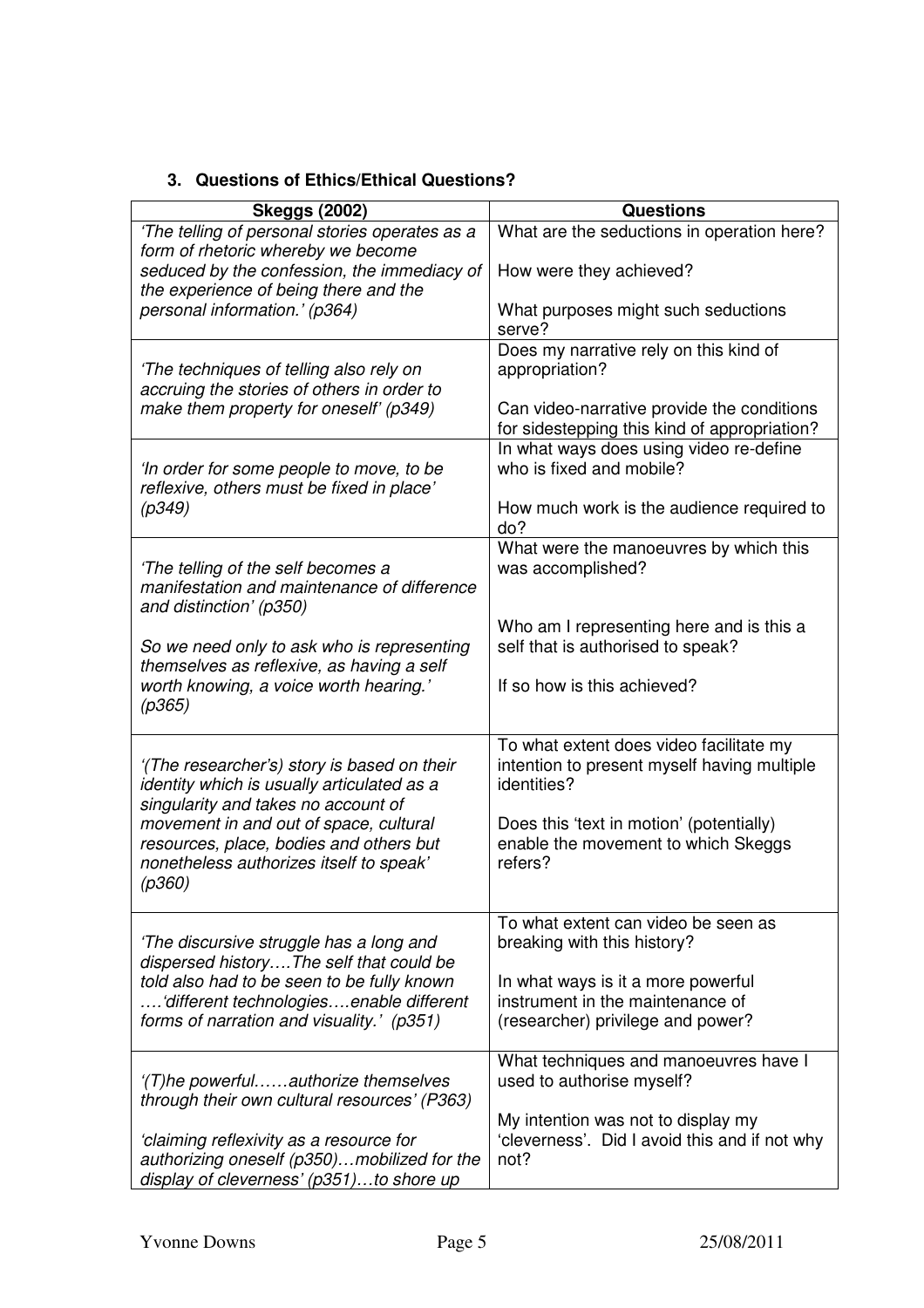| the composite of the academic reflexive self'<br>(p361) |  |
|---------------------------------------------------------|--|
|                                                         |  |

# **4. Viewing the video**

### **5. Discussion**

### **Postscript**

I want to end by reminding readers that this paper must be seen as a very early attempt to grapple with some of the issues raised by Skeggs. I am by no means implying that I see the problematics of using video- narrative as insurmountable. Indeed I am increasingly interested in different ways of researching and representing research, particularly those that dissolve disciplinary boundaries and which reconfigure 'social science' as a creative enterprise and dissolve distinctions between creativity and so called intellectual endeavours. I am, as I state, also a determinedly reflexive practitioner. However, I also believe that part of our responsibility as scholars is to engage with arguments that shake us from our slumbers and require us to justify rather than merely state our positions. And this in itself is, I believe, a requirement of reflexivity itself.

### **References**

Davies, B. and Davies C (2007) Having, and being had by 'experience': or 'experience' in the social sciences after the discursive/poststructuralist turn. Qualitative inquiry, 13(8), 1139-1159.

Downs, Y. (2008) Old(ish) dog: new tricks. Blog post (online) available at http://phoenixrising-mindingthegaps.blogspot.com (accessed 28/05/09).

Downs, Y. (2009) Ethics and narrative research: a contradiction in terms? In Robinson, D., Fisher, P., Yeadon-Lee, T., Robinson, S. J. and Woodcock, P. Narrative memory and identities Huddersfield: University of Huddersfield.

Goodson, I. and Sikes, P. (2001) Doing life history in educational settings: learning from lives. Buckingham: Open University.

Pink, S. (2007) Doing Visual Ethnography (Second Edition). London: Sage

Skeggs, B. (2002) Techniques for telling the reflexive self. In T. May (ed.) Qualitative research in action. London: Sage.

Tolich, M. (2004) Internal confidentiality: when confidentiality assurances fail relational informants. Qualitative Sociology, 27(1), 101-106